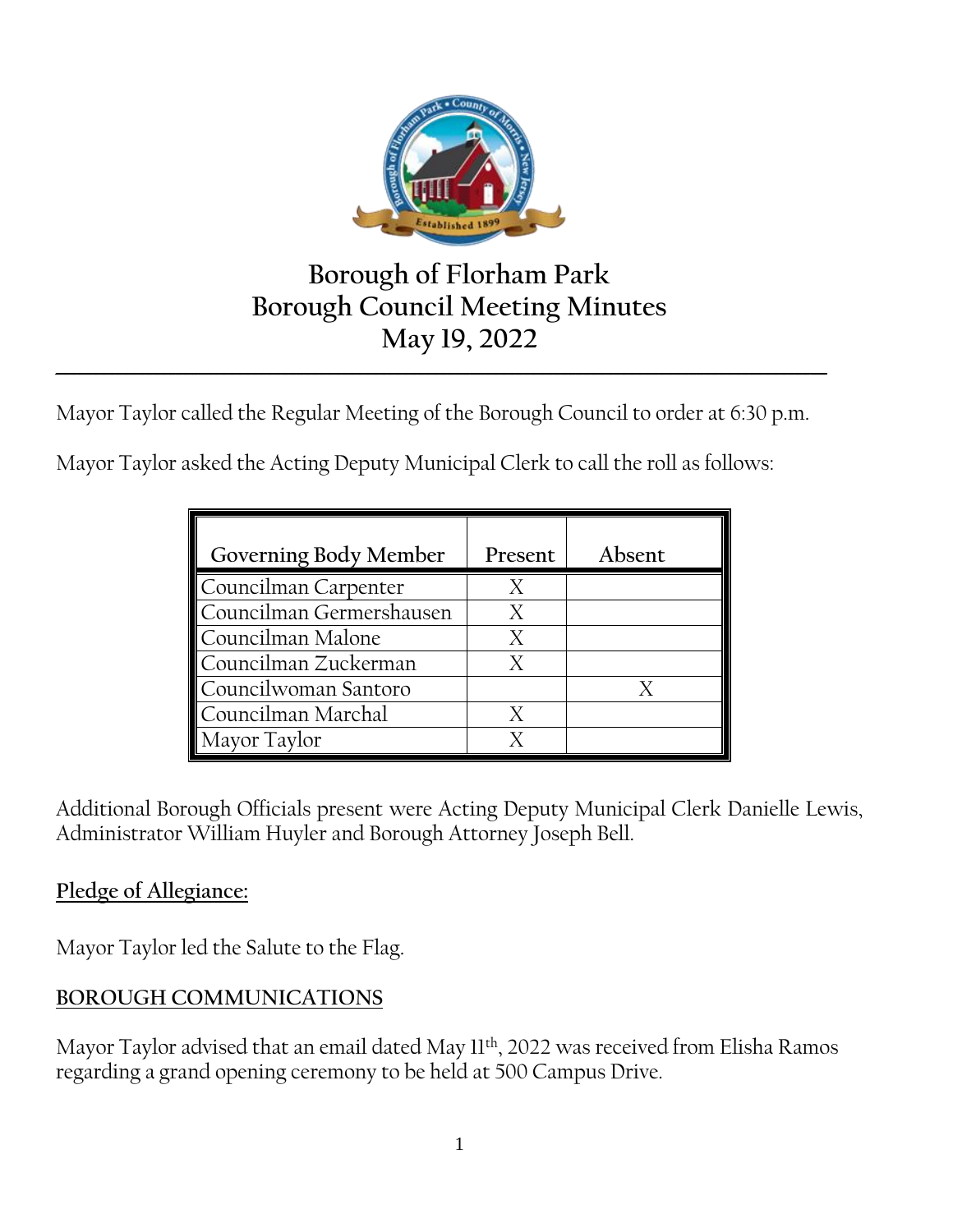# **MINUTES FOR APPROVAL**

Mayor Taylor asked for a motion to approve the following meeting minutes:

- Minutes of the March 17, 2022 Regular Meeting
- Minutes of the April 21, 2022 Regular Meeting

Councilman Zuckerman made a motion to approve the minutes as stated above.

The motion was seconded by Councilman Malone.

Roll Call Vote:

| Council Member | Aye | Nav | Abstain | Absent | Comments |
|----------------|-----|-----|---------|--------|----------|
| Carpenter      | Χ   |     |         |        |          |
| Germershausen  | Χ   |     |         |        |          |
| Malone         | Χ   |     |         |        |          |
| Zuckerman      | Χ   |     |         |        |          |
| Santoro        |     |     |         | Χ      |          |
| Marchal        | X   |     |         |        |          |
| Total          |     |     |         |        |          |

# **BOROUGH COUNCIL PORTFOLIO UPDATES**

# **Councilman Carpenter**

The First Aid Squad will be holding an election for their new President. The Department of Public Works recently hit a record on pick-ups.

#### **Councilman Germershausen**

The Chair of the Historic Preservation Commission will meet with the Morris County Historic Preservation Trust Board regarding a grant request for the Little Red Schoolhouse restoration.

#### **Councilman Malone**

Camp registration is underway and the Florham Park Little League has requested a meeting.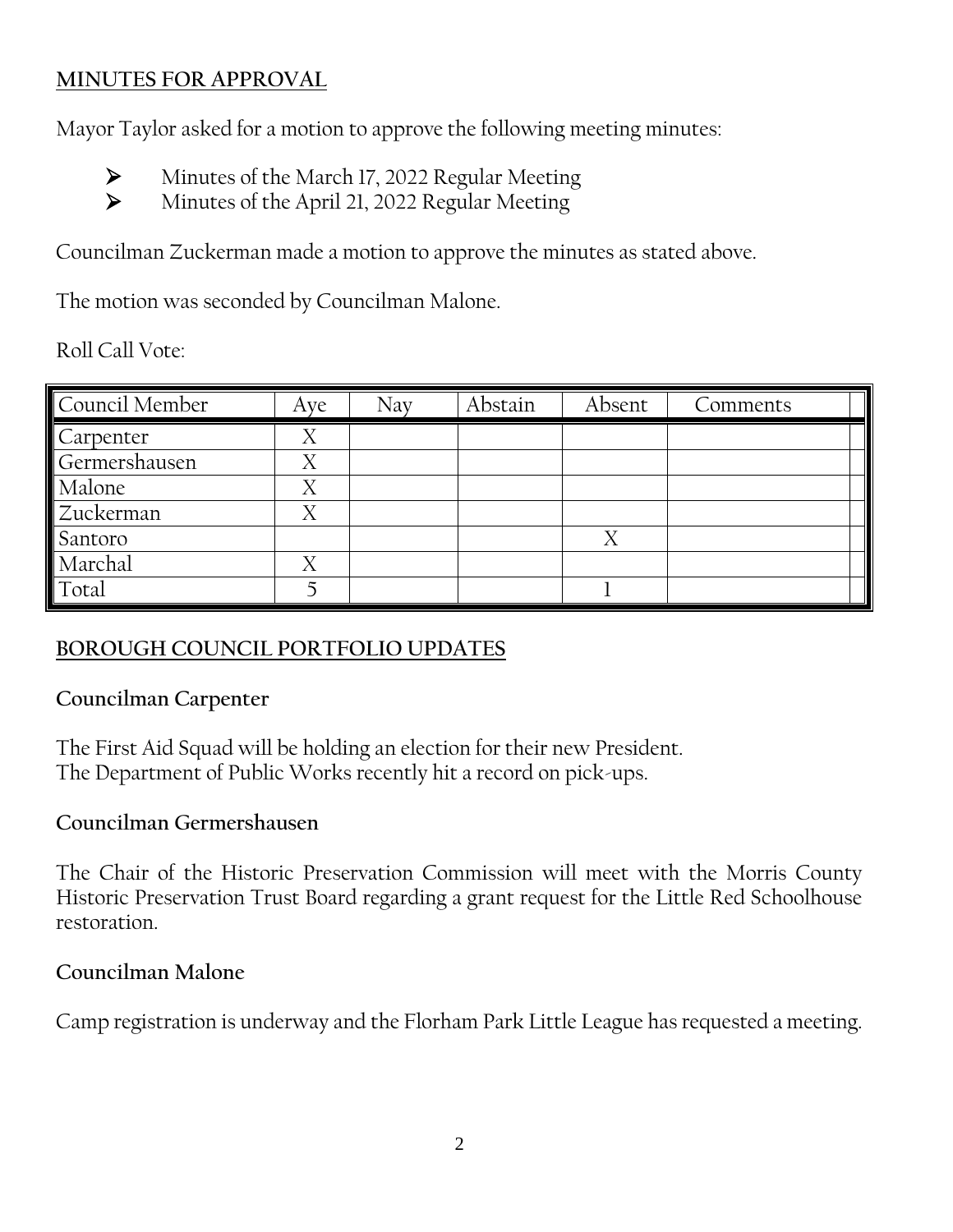# **Councilman Zuckerman**

Advised that he attended the recent Florham Park AARP meeting via Zoom and they will be dissolving the Florham Park chapter soon.

Environmental Commission will have their next meeting on May 24th .

The pool is now full and registration is increasing. Diamond Gym intends to rent the pool five (5) days per week.

#### **Councilman Marchal**

Stated that per the Board of Health and Pequannock Health Department, there has been an increase in new COVID-19 cases. More information can be found on the Borough website.

#### **ORDINANCES FOR PUBLIC HEARING & FINAL ADOPTION**

 **#22-10 An Ordinance of the Mayor and the Borough Council of the Borough of Florham Park in the County of Morris, State of New Jersey, Establishing Salaries and Wages for Non-Union Seasonal, Hourly, Temporary, Per Diem and Part Time Employees of the Borough of Florham Park for 2022**

Councilman Malone read the title of Ordinance #22-10 entitled:

#### **BOROUGH OF FLORHAM PARK COUNTY OF MORRIS, STATE OF NEW JERSEY ORDINANCE #22-10**

#### **AN ORDINANCE OF THE MAYOR AND THE BOROUGH COUNCIL OF THE BOROUGH OF FLORHAM PARK IN THE COUNTY OF MORRIS, STATE OF NEW JERSEY, ESTABLISHING SALARIES AND WAGES FOR NON-UNION SEASONAL, HOURLY, TEMPORARY, PER DIEM AND PART TIME EMPLOYEES OF THE BOROUGH OF FLORHAM PARK FOR 2022**

Mayor Taylor asked Acting Deputy Municipal Clerk to read a summary of the legal notice.

Acting Deputy Municipal Clerk Danielle Lewis read a summary of the legal notice and stated that the Ordinance had been published as required by law, posted on the bulletin board in Borough Hall and that copies had been made available to members of the general public desiring same.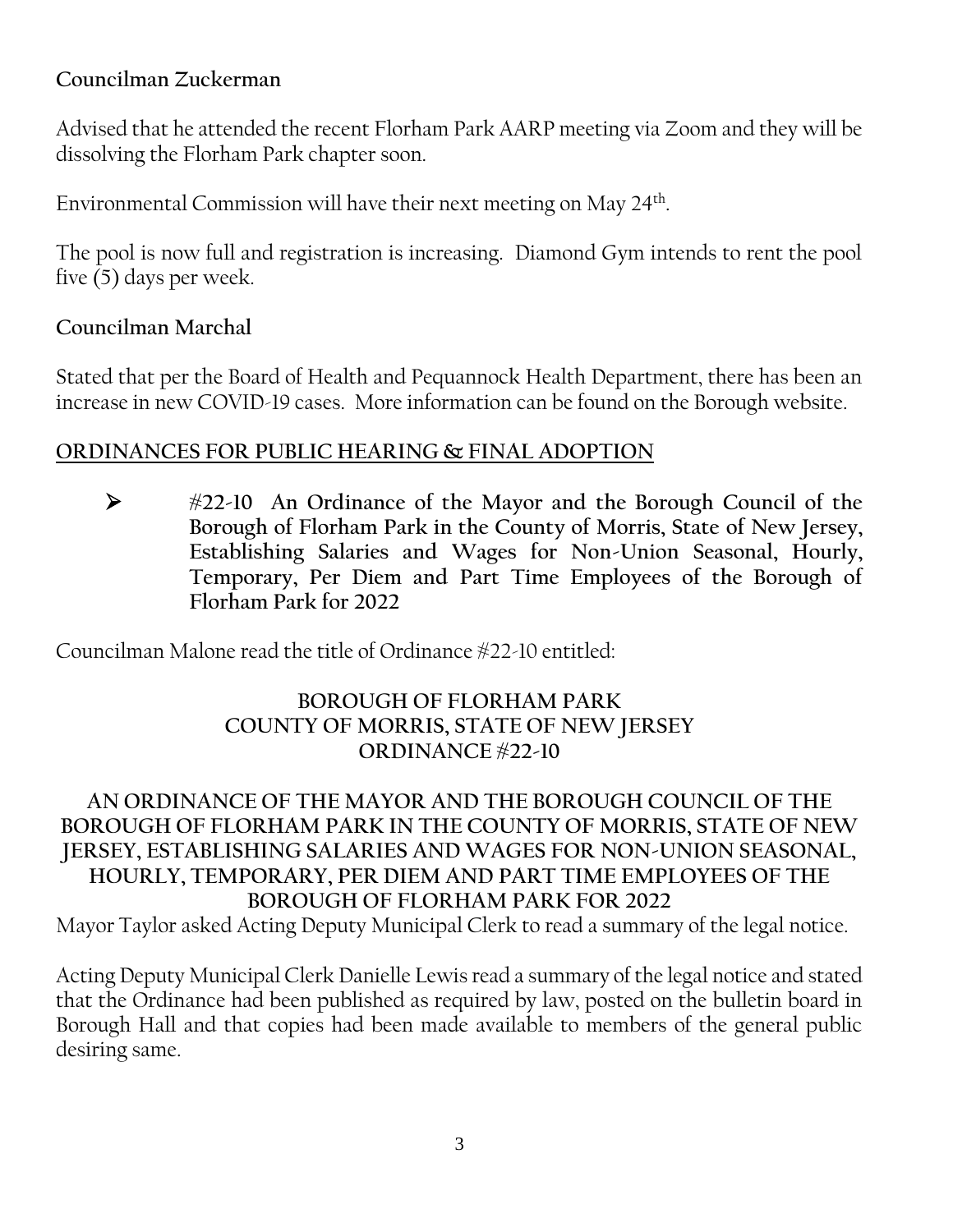Mayor Taylor opened the meeting to the public on the Ordinance and stated that any taxpayer of the Borough of Florham Park or any interested persons could be heard. Seeing no members of the public who wished to be heard, Mayor Taylor closed the meeting to the Public. Councilman Malone read the following resolution and moved its adoption:

RESOLVED, that the Ordinance, as read by title, on second reading, at this Regular meeting, be adopted and finally passed. The motion was seconded by Councilman Zuckerman

| Council Member | Aye | Nay | Abstain | Absent | Comments |
|----------------|-----|-----|---------|--------|----------|
| Carpenter      |     |     |         |        |          |
| Germershausen  | Χ   |     |         |        |          |
| Malone         | v   |     |         |        |          |
| Zuckerman      | Χ   |     |         |        |          |
| Santoro        |     |     |         |        |          |
| Marchal        |     |     |         |        |          |
| Total          |     |     |         |        |          |

Roll Call Vote:

Mayor Taylor declared that the Ordinance was finally adopted and asked the Acting Deputy Municipal Clerk to print the notice of adoption in the proper places.

# **CONSENT AGENDA –RESOLUTIONS FOR APPROVAL**

Council President Carpenter made a motion to approve the presented Resolutions via a single motion of the Council. She asked the Acting Deputy Municipal Clerk to read the Resolutions into the record. All Resolutions listed below are appended hereto.

- **#22-75 Authorize tax overpayment refund, 14 Rosemary Court**
- **#22-76 Approve change order #2 for Mott MacDonald for Exxon Well Transmission Main, Contract #FP21-04**
- **#22-77 Promotion of Sewer Utility employee**
- **#22-78 Authorize award of contract to Brennan Brothers Contracting, Gun Club Improvements, Contract #FP22-02**
- **#22-79 Authorize award of contract to SteepSteel LLC, management services for cellular service, Contract #FP22-01**
- **#22-80 Release of safety and stabilization guarantee, B&B Associates, LLC**
- **#22-81 Grant application for a water quality restoration grant through NJDEP**
- **#22-82 Authorize disposal of surplus property**
- **#22-83 2022 Salaries for temporary, hourly and part time employees**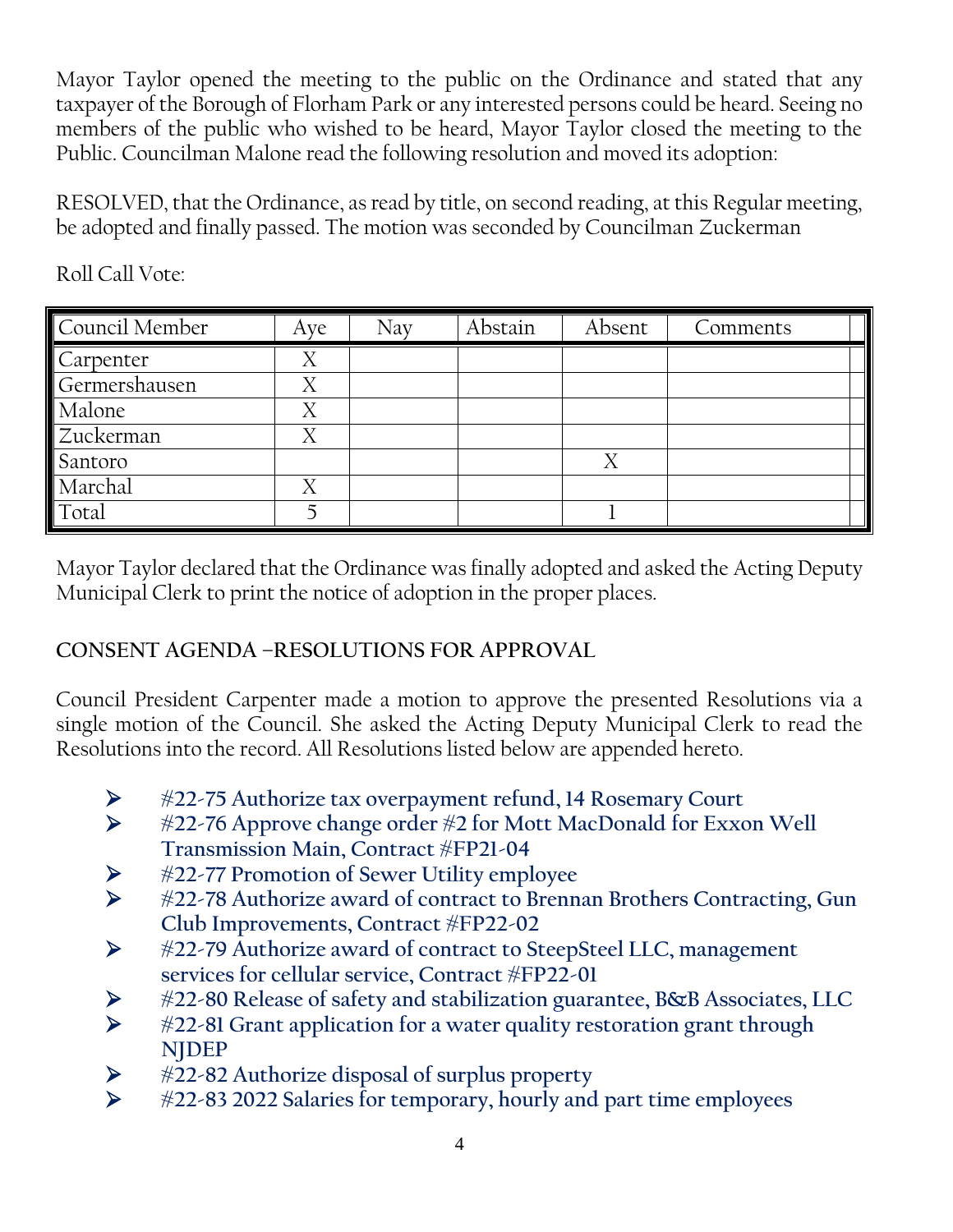- **#22-84 2022 Salaries for pool employees**
- **#22-85 Unexpended balance in Water Capital Fund transferred to Water Capital Improvement Account.**
- **#22-86 Exempt Block 1402 Lot 1.03 from tax assessment records**
- **#22-87 Appoint Danielle Lewis, Acting Deputy Municipal Clerk**

The motion was seconded by Councilman Germerhausen.

Roll Call Vote:

| Council Member | Aye | Nay | Abstain | Absent | Comments |
|----------------|-----|-----|---------|--------|----------|
| Carpenter      | Χ   |     |         |        |          |
| Germershausen  | Χ   |     |         |        |          |
| Malone         | Х   |     |         |        |          |
| Zuckerman      | Χ   |     |         |        |          |
| Santoro        |     |     |         |        |          |
| Marchal        | Χ   |     |         |        |          |
| Total          |     |     |         |        |          |

# **PAYMENT OF VOUCHERS:**

Councilman Malone read a summary of the current bills list and made a motion to approve it in the amount \$2,915,299.12. The motion was seconded by Councilman Zuckerman.

Roll Call Vote:

| Council Member | Aye | Nay | Abstain | Absent | Comments |
|----------------|-----|-----|---------|--------|----------|
| Carpenter      | Χ   |     |         |        |          |
| Germershausen  | Χ   |     |         |        |          |
| Malone         | Χ   |     |         |        |          |
| Zuckerman      | Χ   |     |         |        |          |
| Santoro        |     |     |         | Χ      |          |
| Marchal        |     |     |         |        |          |
| Total          |     |     |         |        |          |

# **PRIVILEGE OF THE FLOOR:**

Mayor Taylor opened the meeting to the public.

The following members of the public wished to be heard: